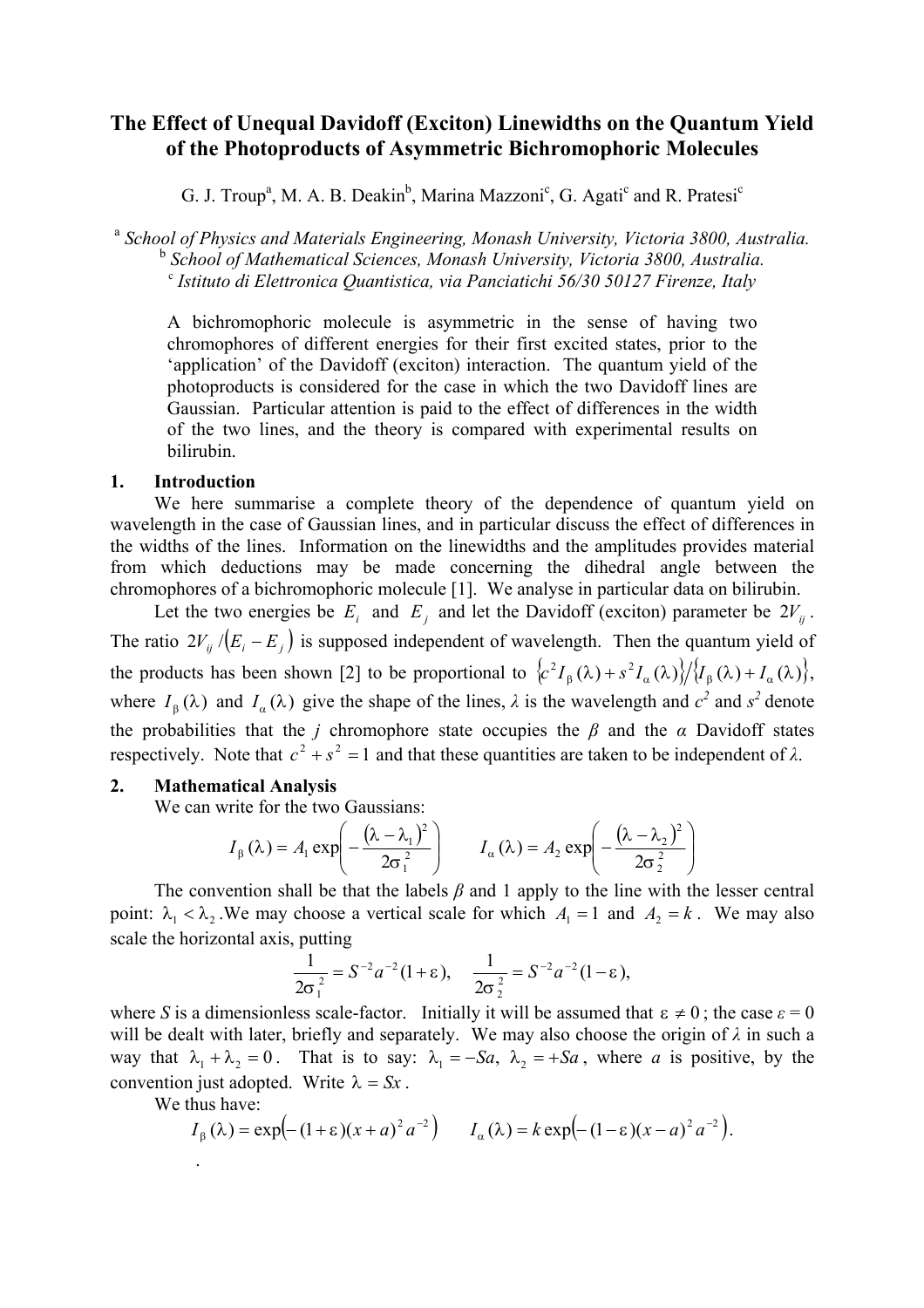All this is perfectly general. It is merely the choice of a standard form. Now consider the quantum yield:

$$
\Theta = \frac{c^2 I_{\beta} + s^2 I_{\alpha}}{I_{\beta} + I_{\alpha}}
$$

By application of standard calculus techniques the shape of the graph of  $\Theta$  as a function of *x* may be derived. We here summarise the results. The case in point will be that in which the *β* line is the wider (i.e.  $\epsilon < 0$ ) and  $c^2 > s^2$ , as this applies to the data-set we have analysed. Other cases are similar, and may be similarly described, *mutatis mutandis*.

As  $x \to \pm \infty$ ,  $\Theta \to c^2$ , and this is its maximum value. The minimum value is achieved when  $x = a/\varepsilon$ , and the graph is symmetric about this; if  $\varepsilon$  is even only very slightly less than 1, then that minimum will be extremely close to  $s^2$ . The slope of the graph at the level  $\Theta =$  $\frac{d^2u}{dx^2} = a(c^2)$ *dx*  $\frac{d\Theta}{dt} = a(c^2 - s^2)$ , so that the steepness of the sides of the "well" is directly

proportional to *a*.

However, in the degenerate case  $\varepsilon = 0$ , the asymptotic values are  $c^2$  to the left and  $s^2$ to the right and the graph is monotonic decreasing.

#### **3. Experimental Results**

We earlier [3] reported results obtained for bilirubin  $4Z-15Z-IX\alpha$  in NH<sub>4</sub>OH/MeOH. The fit of the two Gaussians gave, in the new scaled co-ordinates,  $a = 1.09$ ,  $\varepsilon = -0.532$ ,  $k = 1.387$ ,  $S = 0.0326$ . The fit was recalculated but this time with the widths constrained to be equal, and so only five parameters were estimated. This resulted in the scaled parameters:  $a = 0.515$ ,  $\varepsilon = 0$ ,  $k = 0.545$ ,  $S = 0.0224$ .

The scaled values of *x* ran from  $-3.08$  to  $+3.44$  in the first case, and from  $-2.13$  to  $+2.35$ in the second. From separate data [3], the value of  $c^2$  was estimated as 0.59.

The graphs below show the variation of  $\Theta$  with  $\lambda$  in both cases. They are comparable, but the second has a gentler slope by virtue of the smaller value of *a*, nor does it exhibit the upturn to the right of the diagram.



Figure 1. Plot of Quantum Yield against Wavelength; Left: Case of Unequal Linewidths; Right: Case of Equal Linewidths

The question of which choice gives the better model may be addressed by the use of an *F*-test . Bates and Watts [4] recommend this procedure generally, when it comes to choosing between models with different numbers of assignable parameters. Here it is particularly apt,